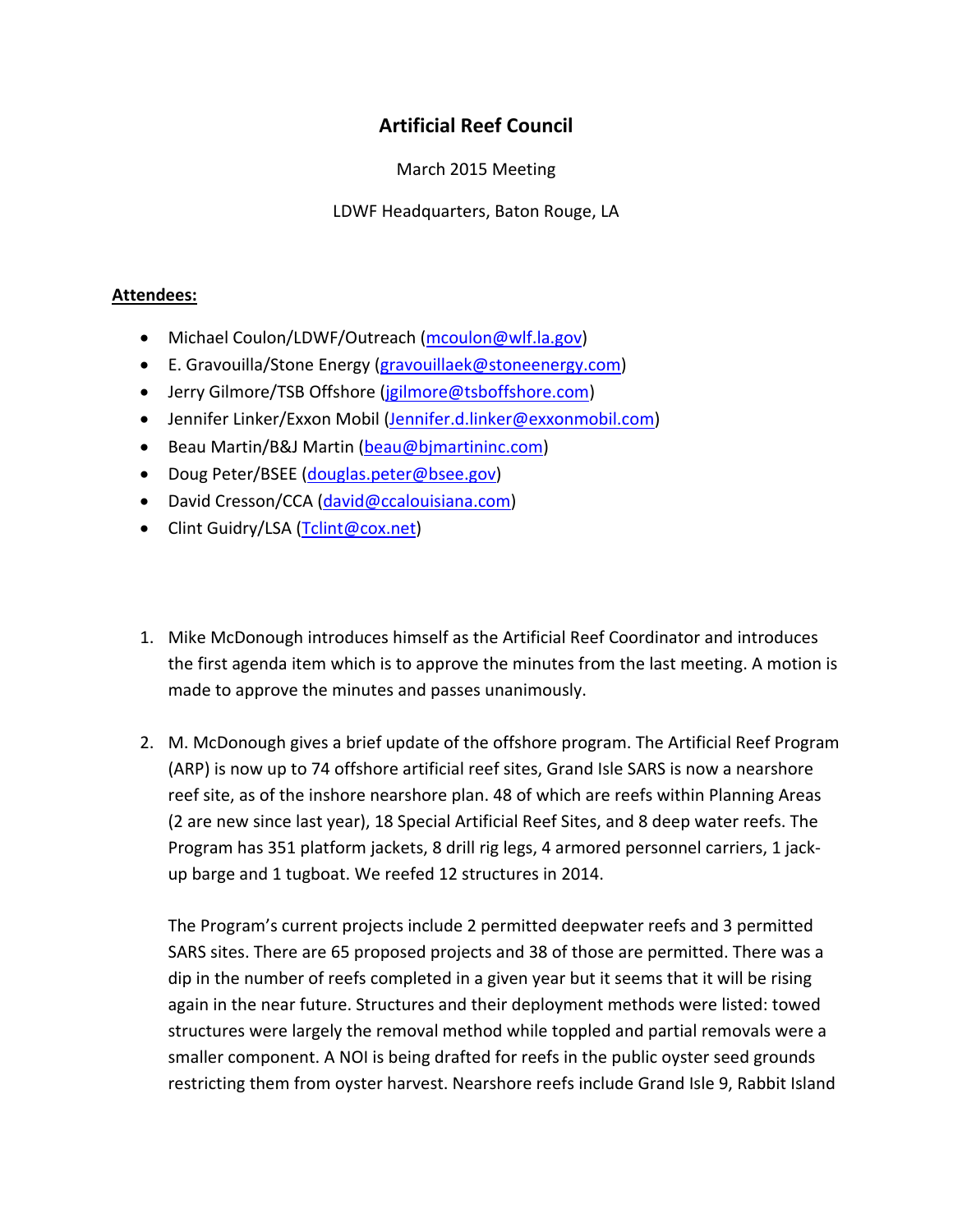Reef, and the Pickets. Maps were available with nearshore planning areas displayed. Currently the Program has 8 deepwater reefs and 2 planning area reefs in 400+ feet of water, which have been partial removals. The tops were brought to other locations or removed entirely. Now there are two proposed deepwater structures; MC‐148 and WC‐ 645.

Background was given on the development of the deepwater amendment. July 3, 2003 was the first motion to create the amendment was made to have a minimum water depth of 400 feet to minimize the effects on trawling, clearance of 85 feet to avoid coast guard marking, and 2 miles from safety fairways. It was hoped a have a 300‐foot clearance to maintain "optimal biological productivity". LARI recommended that the structure come within 300 feet of the surface but the meeting minutes were not detailed. It was not informed by scientific papers, etc. Artificial reef council minutes were found that the 300 foot depth was eventually changed to 200 feet. The amendment was adopted in 2003.

118 structures have been installed in 400 feet of water or greater. 18 have been removed, 12 were reefed in LA. 2 DW reefs in TX. LA is capturing 10 were reefed in place, two floating structures were reefed in planning areas.

Currently there are 99 standing platforms. 29 fixed structures are in 400‐600 feet of water, 16 fixed structures are at 600‐800 feet of water, 800‐1000 4 structures, 4 fixed and one is a compliant tower. In greater than 1000 feet of water there are many floating structures.

This information is to assist with the information that will be given later on the Lena structure. The main question is that it will not meet the 200 foot minimum requirement.

3. Clint Rayes, with Exxon Mobil, the decommissioning manager began the Lena presentation. The recommendation of Exxon is to decommission the structure in place. TSB offshore assisted with the physical analysis and Dr Benfield assisted with the biological analysis. Lena is South of Venice not far from South Pass. Lena is a guyed tower, one of a kind. Buoyancy tanks are in the upper half with guy wires that radiate out. It was installed in 1983 and designed as a compliant tower in order to conserve steel. Water depth at Lena is 1000 feet. 27 feet out of the water, three levels of 20 foot diameter floats that are each about 120 feet long. 20 5 inch cables radiate out from the structure at a total of 3,000 feet. The cables are 1800 feet away from the structure that anchor with 200 ton anchor weights.

Physical assessment ‐ Jerry with TSB spoke on the three scenarios for decommissioning; reef in place, tow and reef, or complete removal. Total weight of the structure is 57,000 tons. The guy wires are driven through the center of the structure. The guide wires are below the surface at 85 feet to avoid boat traffic. A risk assessment was completed for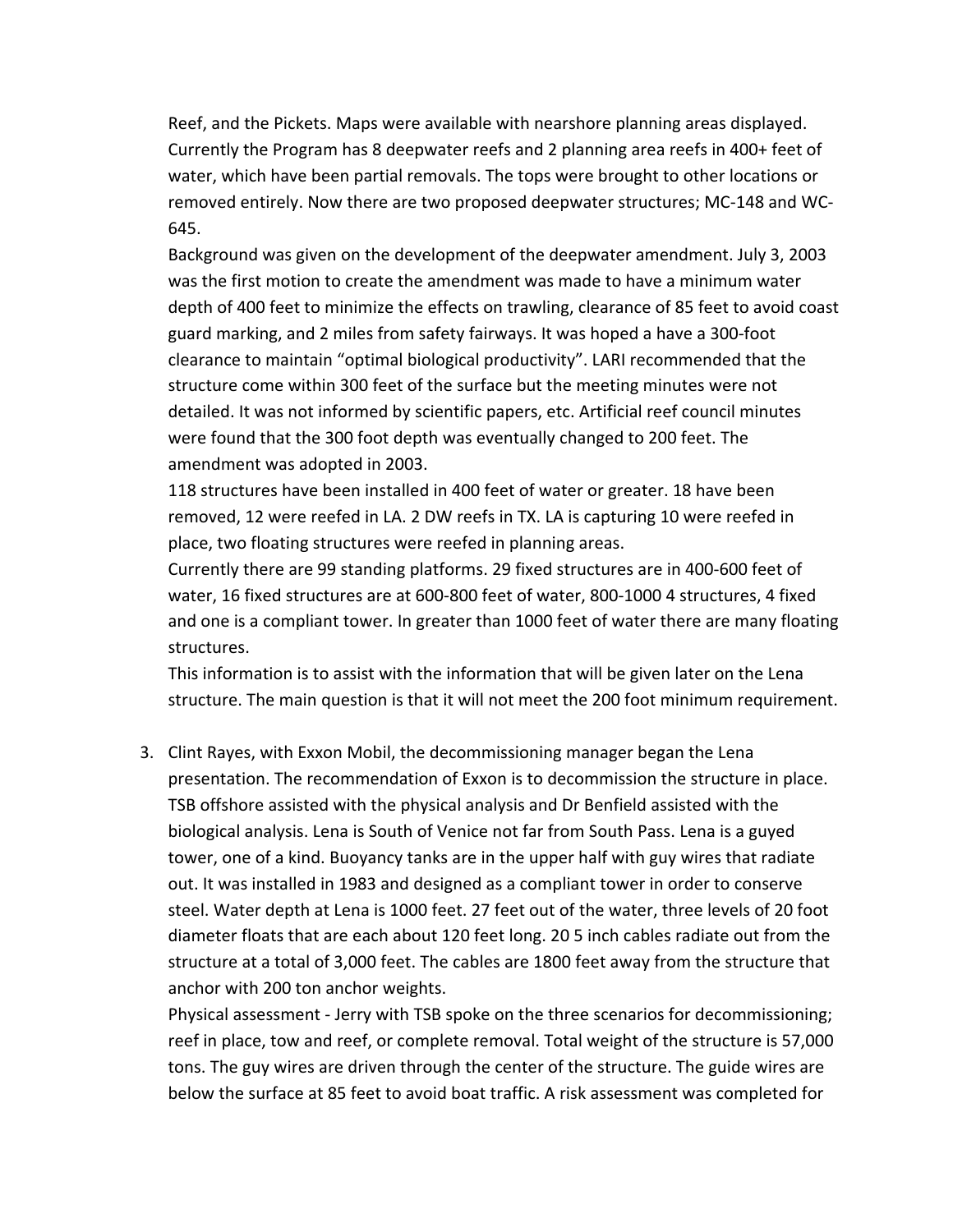four different concepts: vertical reefing in place (unfeasible because of instability when guide wires would be cut), horizontal reefing in place, offsite reefing, total removal. Personal safety, execution, and environmental and ecological risk categories were analyzed. Horizontal reef in place was the least risk involved option.

Biological assessment – David Palandro began speaking. 2 ROV surveys conducted in 2013, one was a seven day cruise and the other was an 8‐day cruise. The first survey covered top‐bottom Lena and the second survey covered the deepest depth stratum of Lena. Video played about biological assessment. Lena supports vibrant ecosystem to 1000 feet depth. ROV footage was taken at 5 depth zones: 0‐95, 95‐280, 280‐520, 520‐ 700, and 700‐1000 feet. Biologists at the Marine and Coastal Sciences Center in Woods Hole, MA analyzed 73 hours of footage and still photographs to determine relative abundance, depth distribution, and zonation of life around and on the platform. Animals were IDed to lowest taxonomic level. Fish were counted and identified individually, but invertebrates were estimated as rare, few, common, or abundant. A total of 47 fish species were identified from video and twelve categories were made: amberjacks, almaco jacks and barracudas, groupers, jacks, snappers, porgy and creolefish, sharks, wrasses, reef and tropical fish, plankton‐feeding fish, deepwater fish, lionfish and unidentified fish. Fish number and abundance was recorded for each ROV zone at every side of the platform. Highest fish abundance and species was observed at 0‐280 feet. At 280‐520 feet a transition occurred from a shallower, reef‐like fish community to a deeper fish community consisting of fewer species of larger body size. Below 520 feet less species were documented than the higher zones. Amberjacks were only fish present at all depths. Lionfish were at 95‐280 depth at north and east sides of the platform. Silky sharks were at 200 feet and 520 feet. Silky sharks are listed as near threatened by IUCN redlist. Inverts attached to the structure were mainly corals (black cup coral), several gorgonians and large hydrozoans were observed at 95 feet to 520 feet. Orange cup coral was observed on all sides of the platform to 250 feet and 400 feet. Lophelia coral was dominant past 700 feet. BOEM considers Lophelia as a sensitive deep‐sea coral. This coral creates habitat for barrelfish and squat lobster and starfish. Several small animals that were too difficult to see as well as species that left due to the ROV presence were most likely present. Animals that most likely left were marine mammals, cryptic fish and groupers and migratory fish like tuna and wahoo. Small inverts like worms and crabs were seen although too small to be viewed by ROV. Data collected will help Exxon develop a viable decommissioning project.

An additional ROV survey was ran in September 2013 to observe the 800‐1000 feet depth stratum with Dr. Mark Benfield's assistance. Near‐field and far‐field (2km away)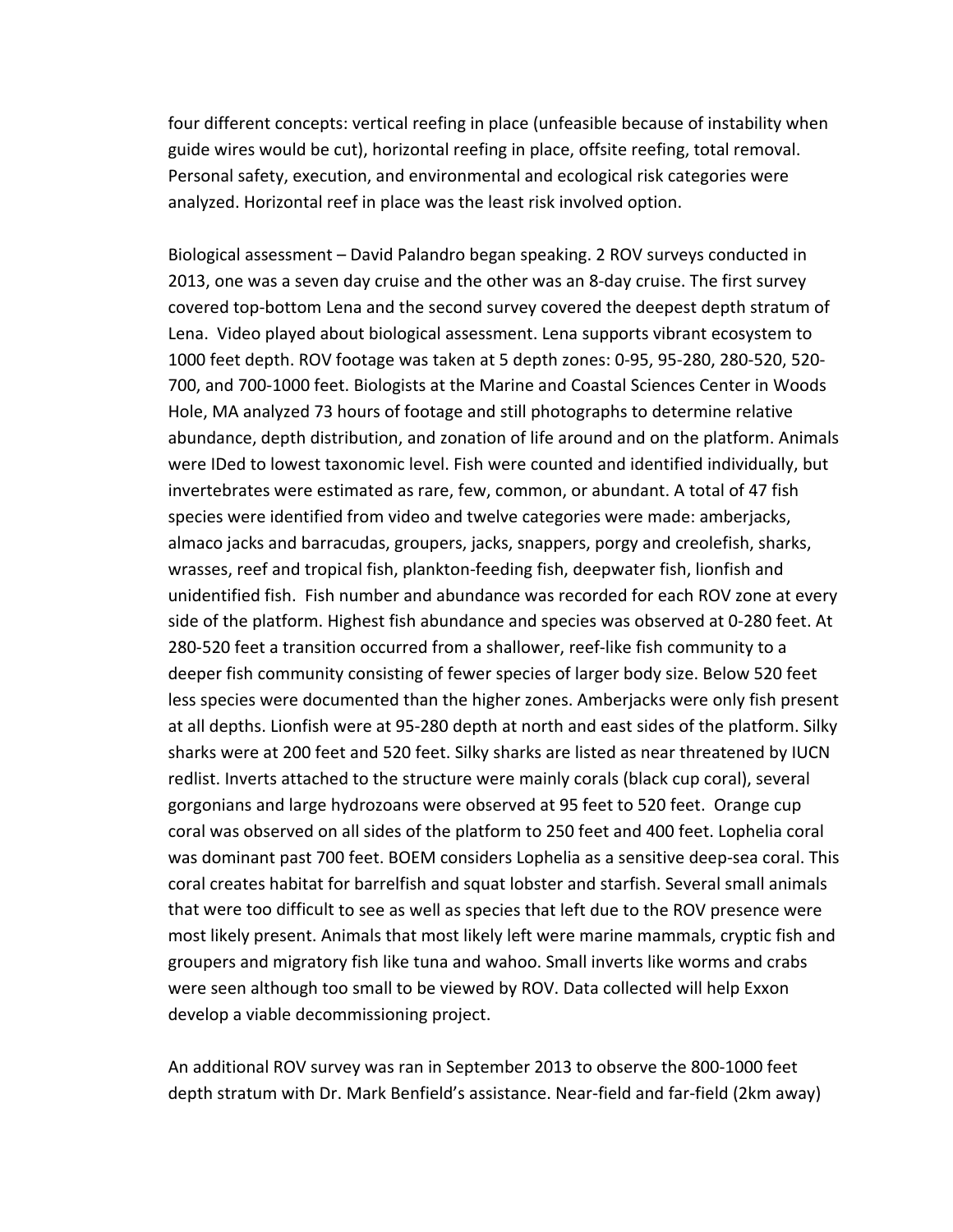habitat was observed for fish community, fouling community, distribution of fish and inverts, and compare near and far field. Specifically, they were looking for the implications of reefing Lena horizontally in place. Dr Benfield spoke about the results. He said the survey was developed by Dr. Dave Palandro, Dr. Jennifer Dupont, and Dr Benfield. Relative abundance and composition of fishes in the deepest stratum had to be observed with ROV but they are loud and noisy. They tried to be quiet by clamping the ROV to the side of the platform and shut down the hydraulic pumps so it would be quiet. Red light is hard for fish to see so the ROV was equipped with white, red or no light. High res still camera had a brief pulse of light. In random sequence red light, white light or dark would be used to take pictures every 30 seconds for 10 minutes. Number of fishes per hour divided by number of fish per image was relative abundance measure. This was looking toward the structure. To capture fishes that were possibly hiding in the structure, buckets filled with menhaden were used at the base, 2, and 3 km away from the structures at similar bathymetry. In addition, twelve 100‐m long transects moving from the base of the structure away, just above the water bottom. The ROV had lasers and would quantify animals as they came across them with the digital still and photo mosaics. Point‐count analysis was used to ID these pictures. The lophelia provides a core‐habitat for barrelfish, amberjacks and almaco jacks, snowy groupers, American congers, Darwin slimehead, and striated argentines. American barrelfish dominate on all sides of the structure, American conger only on N side, SG on N and E side, GA on all sides and slimehead only on N side. No difference with no or red light. Fish avoid the white light. Snowy grouper and barrelfish were throughout the entire 820-1000 feet while the slimehead was at the bottom. Bait buckets pulled out some scorpion fish, reef fishes, misty groupers, and a tiger shark. Shark was 10.5 feet long. 350m is estimated range for tiger sharks so this is the proper depth where it is. Scalers were 14 3/4" apart. Many invertebrates were observed as well as echinoderms and sea anemones. Pointcounts of the pictures showed highest abundance was anemones, hydrozoans, and then lophelia. Lophelia was very dense and healthy. It was growing on the structure as well as the rubble. The Lena sites and the far‐field sites are very different in fishes and only had the presence of small scorpionid in common. Lena supports barrel fish, jacks, groupers, as well as a deep-water shark while the far field sites had only one moray, a deepwater shark, snake eels and small un‐ID‐ed fishes. So high abundance and diversity near Lena and low abundance and low diversity at the far-field site. In summary, Lena supports a diverse fouling community of corals, anemones, bryozoans, and inverts and fishes. Lophelia coral supports habitat for commercially and recreationally important species. Snowy groupers, which were present at Lena, are vulnerable to overfishing. They start as females and transition to males around 6 years of age. If they are harvested prior to the transition the numbers of males will be low. Egg fecundity increases with age so the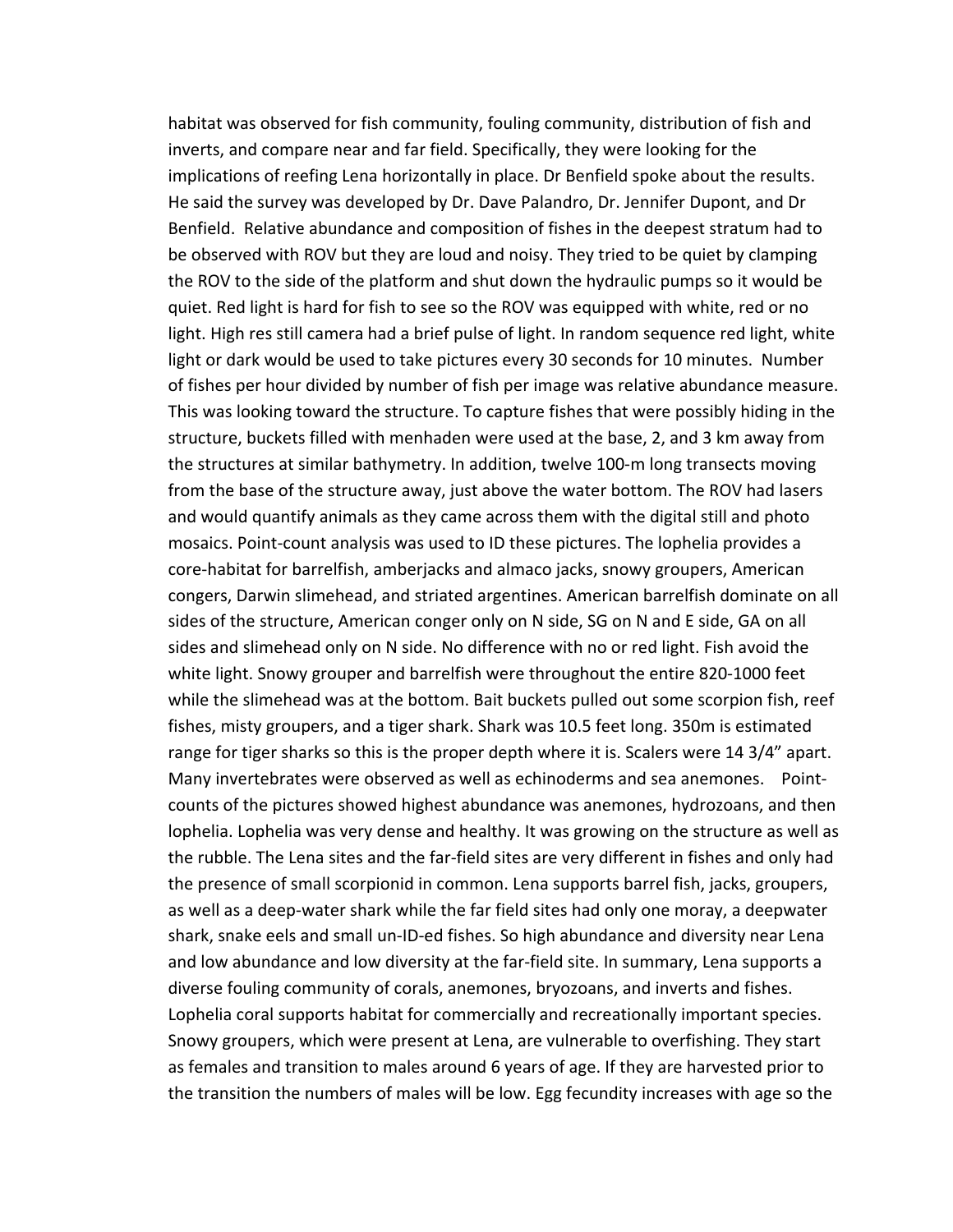later they are harvested the better. Some snowy grouper were measured and there are large individuals present.

Ecological analysis of three potential reefing options – reefing in place would preserve the current habitat and become available habitat for lophelia and recreationally important species such as the groupers mentioned earlier. Reefing the structure at a planning area would expand recreational fishing for shallow water, but all lophelia would die and additional invasive cup coral could take over. Taking the structure to land would only benefit by removing invasive species such as orange cup coral and lionfish. Exxon believes there is a compelling biological and physical case to reef Lena in place.

Questions about the structure were asked by the commission and public but the volume was very low.

Clint Guidry, president of the Louisiana shrimp association asked what the original plan was for decommissioning Lena when it was built. Exxon commented that it is possible to remove the structure, there is just more risk associated than other options.

Daryl Carpenter with the Louisiana charter boat association commented that around Lena and the south pass 90s many of the target recreational species are caught there. He feels it is in a prime location and is a very productive and convenient fishing spot. Deep drops are becoming a more common fishing method. He said he wished he could see more vertical relief with Lena, but he supports reefing it horizontally in place. Exxon stated that by reefing Lena with the conductors on the high side it would bring the relief to 120 feet. They believe that the embedment of Lena into the seafloor will be about 20 feet.

Exxon predicts that the outer tip velocity of the structure will be about 10 feet/second. The low side of the structures habitat will not survive once reefed because it will be "squished" but the structure would move so slowly that Dr Benfield believes that the lophelia should survive.

Dr. Twilley mentioned that he was concerned that the sediment plume from the river may affect the area where Lena will be potentially be toppled. Dr Benfield said that he did not see evidence of sediment accumulating on the seafloor or around Lena. The low relief reef and lophelia was sediment free to the bottom of the platform and the visibility was also great.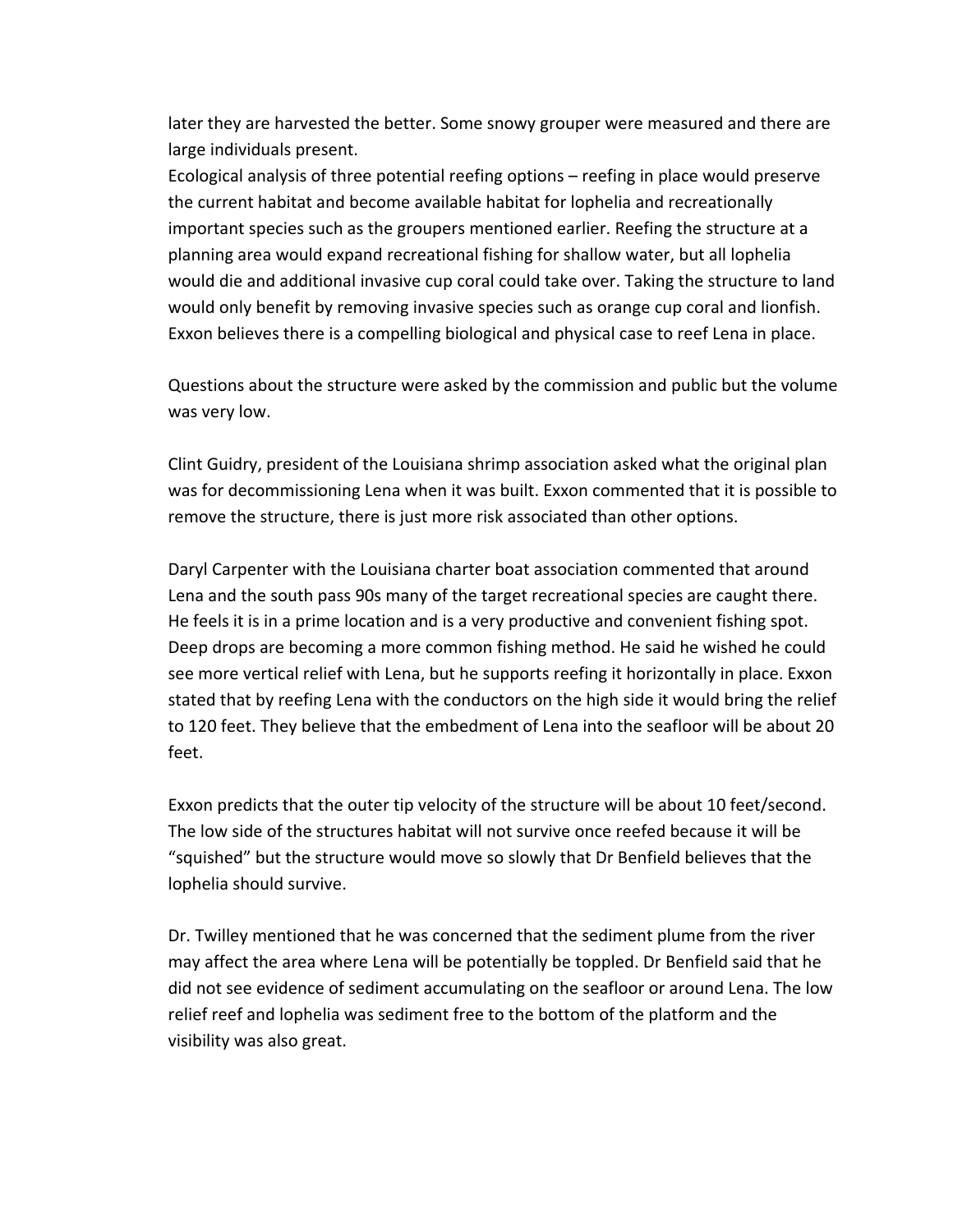David Cresson echoed what Daryl said, that it was a critical habitat and he would like to see it reefed in place.

Randy recapped and reiterated that there seemed to be no shrimp conflict and there was support from the recreational and charter representatives.

David Cresson asked Exxon if there could be additional information published about why structures cannot be reefed vertically or left standing. Exxon commented that they would try to get something developed and they may simplify their presentation and get it out to the public.

Dr. Twilley liked the contrast of the standing structure vs what it would look like when it was toppled.

Doug Peter said that LDWF and Exxon have been in consultation with BOEM and BSEE. He said BSEE sponsored a workshop prior to this council meeting to see what the options were. It was BSEE and BOEMs recommendation that they focus on the deepwater area, that it was no consequence what was going on in the upper water column. Therefore, it was requested by BSEE and BOEM that they go back and do a second ROV survey in the deeper water habitat. BSEE and BOEM is not committed to anything here, only provides guidance on the regulatory environment that Exxon Mobil has to go through.

Randy said the current amendment within the artificial reef program has a 200 foot minimum depth so if the council took action today that depth minimum would have to be waived.

Mike McDonough stated that if a deepwater structure came to the program and, upon being reefed, the structure came up to 200 feet, it would meet the requirements of the program and we would permit it and it would not come before the council. The 200 foot requirement is the one thing that the Lena proposal does not meet, so that is why we asked the council to approve or deny. He clarified that currently the program requires a water depth of 400 feet and a minimum clearance of 200 feet.

Randy suggested leaving the 200 foot minimum relief requirement to encourage deeper structures with higher relief in the future, and waive structures on a case-by-case basis.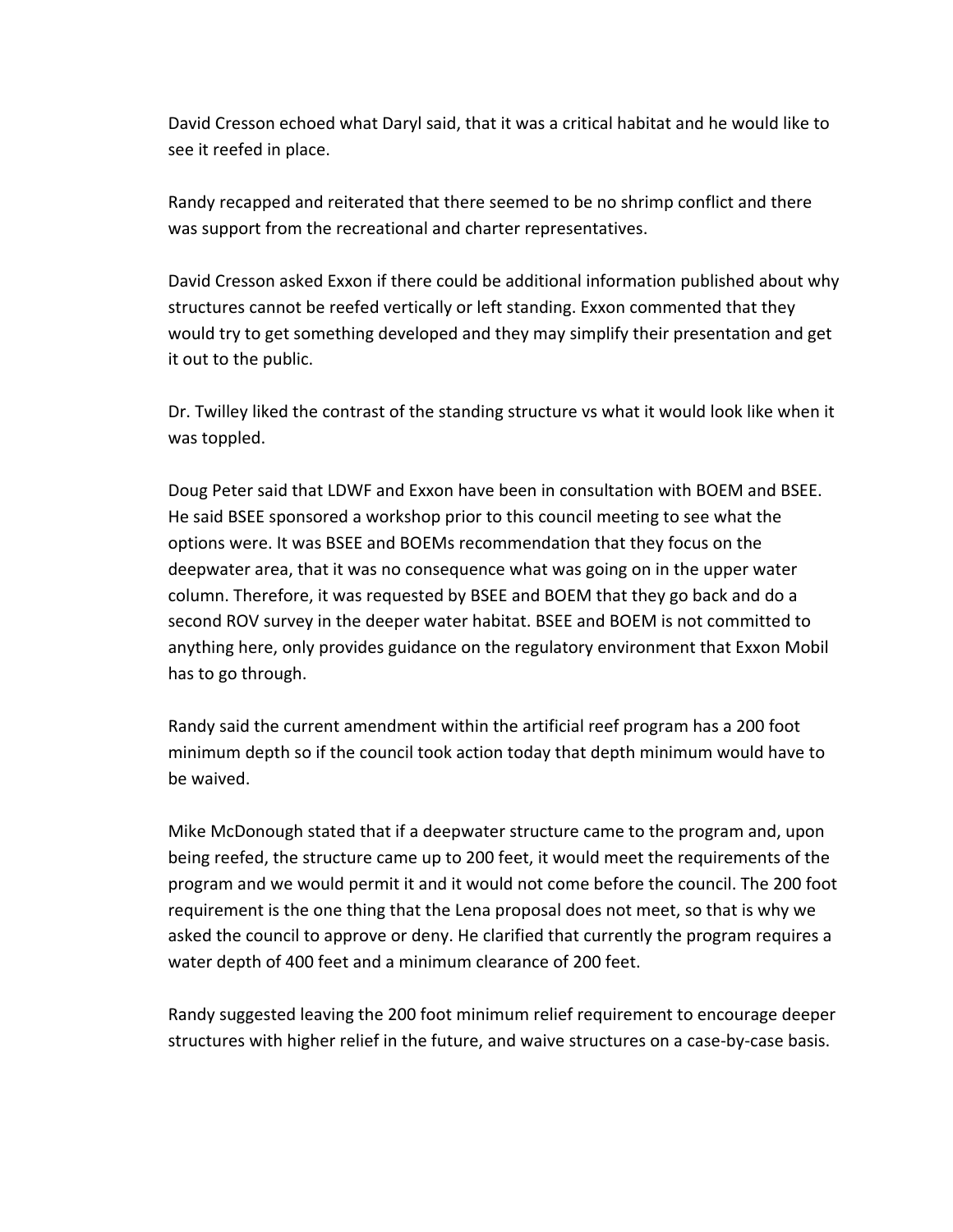Dr. D'elia moved that we go forward with the horizontal deepwater reefing as planned and waive the 200 foot minimum depth requirement. It was seconded by Dr. Twilley.

There were no objections or comments.

Mike stated that there were nearshore maps in the back of the room for viewing.

Randy stated that last council meeting there was an inshore nearshore plan that was approved. Mike said that inshore planning areas have been created and nearshore planning areas are in the process of being created. Randy said the inshore plan adopted 13 or 15 inshore planning areas (recently combined to total 11 inshore planning areas) that were expansions of existing artificial reefs. We passed a law a few years ago that would protect those reefs from oyster harvest so they continue to grow. At the next LDWF commission meeting in April we will have a NOI to bless all inshore planning areas to become permanent planning areas. For nearshore, we are trying to ID those planning areas. The maps in the back of the room have potential future nearshore planning areas mapped for comment. The central and western portions of the state are particularly interested in the nearshore reefs because those areas usually have to go many miles to get to deeper water.

Someone asked if the pickets reef is marked. Mike said it is completed and will be buoyed shortly.

Randy said the inshore planning areas will be marked as a need basis. So, if it is a high traffic area we may place a piling with reflectors while other areas may be buoyed but it will be handled on a case by case basis.

Dr. Twilly asked the status of the inshore nearshore plan. Randy and Mike said it is approved. Dr. Twilly asked if a restore council project comes up and they wanted to do reefing in inshore areas, what is the role of the council in the permitting of those situations. Mike said the inshore plan would guide that proposal to the department. If that project were to occur within those planning areas, your role is that the council has already blessed those planning areas. If they were outside of those planning areas we would get input from the various task forces and user groups to present to you and then you would approve or disapprove based on all of that.

The department is currently working on an inshore monitoring plan.